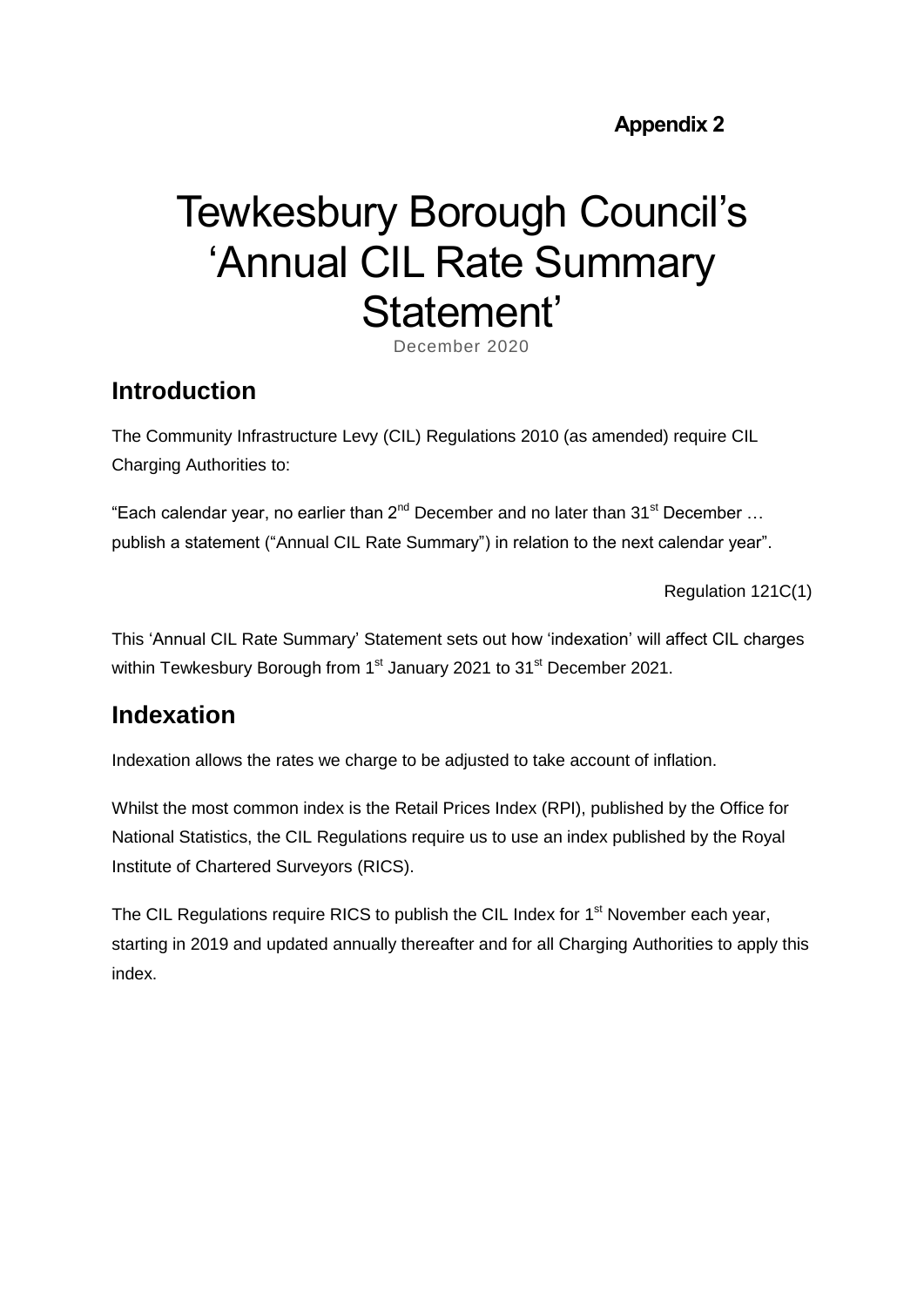## **Calculating CIL**

CIL is calculated by multiplying the net increase in gross internal area  $(GIA)^1$  by the relevant CIL rate  $(E/m<sup>2</sup>)$ . The CIL rates must be index linked from the year that CIL was introduced to the year that a planning permission is granted.

#### **Background**

Prior to changes in the CIL Regulations in 2019 we were required to use the national 'All-In Tender Price Index', published by RICS' Build Cost Information Service (BCIS). Changes to the CIL Regulations that came into force on the  $1<sup>st</sup>$  September 2019 now require us, from the Calendar year 2020, to use a new RICS 'CIL Index'.

Along with the other JCS Authorities Gloucester City Council began charging CIL on planning permissions granted after the 1<sup>st</sup> January 2019. As required at the time the Authorities applied the 'All-In Tender Price Index' published on the 1<sup>st</sup> November 2018 for the first calendar year of charging.

The index is now applied annually on the 1<sup>st</sup> January each year based on the RICS 'CIL Index' published on the 1<sup>st</sup> November in the previous year.

#### **New Charges**

From the 1<sup>st</sup> January 2021 to the 31<sup>st</sup> December 2021 rates have been adjusted in line with the RICS CIL Index published for the  $1<sup>st</sup>$  November 2020 (26<sup>th</sup> October 2020).

The table below shows:

- The original charges in Year 1 (2019) when we began charging and the index was 322;
- the increased charges in Year 2 (2020) as the index rose by 3.73% to 334; and
- the reduced charges that will apply in Year 3 (2021) as the index has fallen by 0.3% to 333.

## **Charging Schedule**

| Development | All-in   | Year 1 | CIL Index | Year <sub>2</sub> | CIL      | Year 3 |
|-------------|----------|--------|-----------|-------------------|----------|--------|
| Category    | TPI      | (2019) | 01/11/19  | (2020)            | Index    | (2021) |
|             | 01/11/18 |        |           |                   | 01/11/20 |        |

**<sup>.</sup>**  $1$  The definition of gross internal area is not specified in the regulations; however, the generally accepted method of calculation is the RICS Code of Measuring Practice ( $6<sup>th</sup>$  edition, 2015)